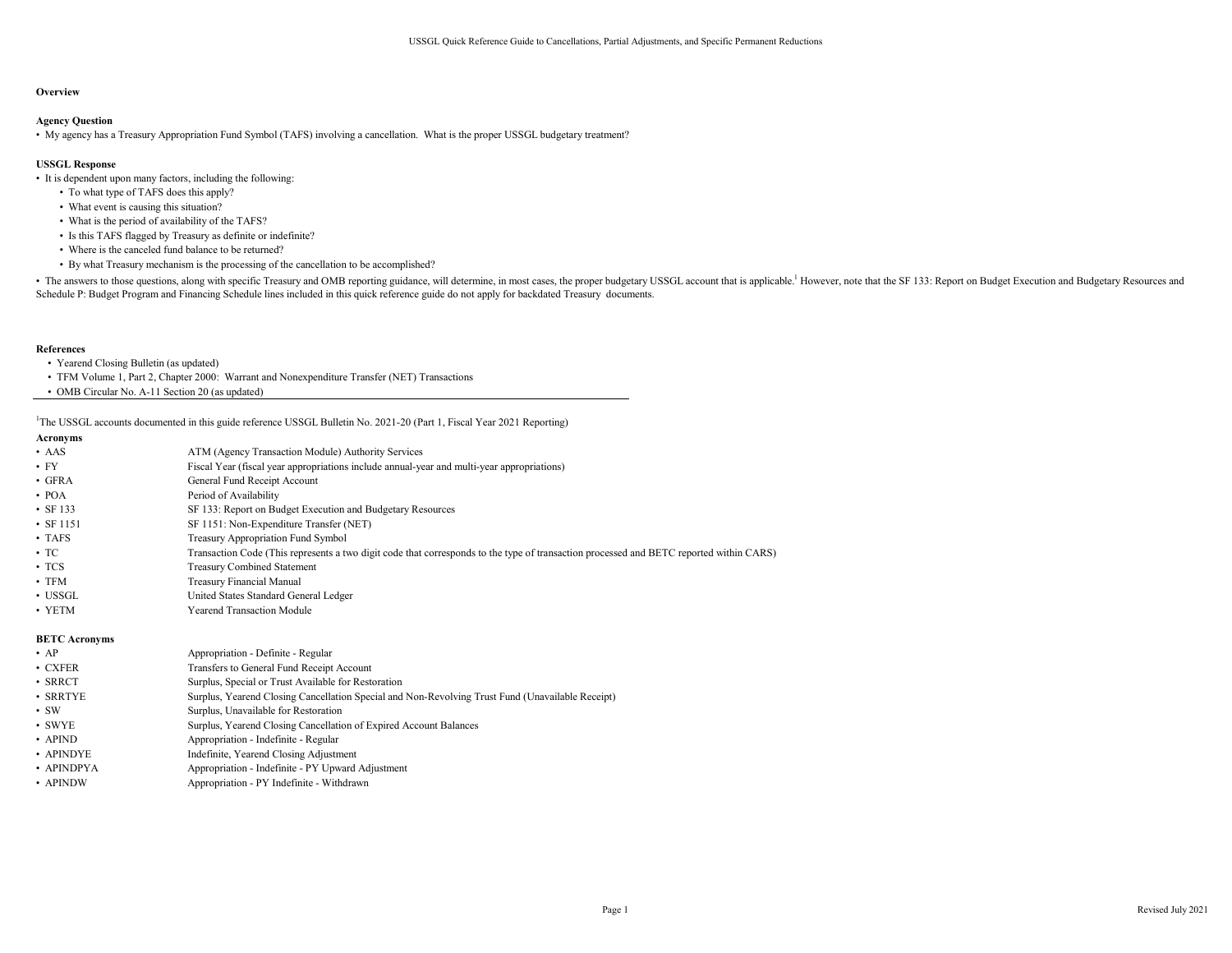| <b>Situation</b>                                                | <b>POA</b>            | <b>TAFS Status</b>                                                   | <b>USSGL</b> | DEF/Indef         | <b>Treasury</b>                                                                            | <b>TC/BETC</b>            | <b>TCS</b> | <b>SF 133</b>                                            | <b>Schedule P</b>        | <b>Notes</b>                                                                                                              |
|-----------------------------------------------------------------|-----------------------|----------------------------------------------------------------------|--------------|-------------------|--------------------------------------------------------------------------------------------|---------------------------|------------|----------------------------------------------------------|--------------------------|---------------------------------------------------------------------------------------------------------------------------|
|                                                                 |                       |                                                                      | Account      |                   | Mechanism                                                                                  |                           | Col.       | Line(s)                                                  | Lines                    |                                                                                                                           |
| 1 End of 5th expired year<br>cancellation                       | FY                    | Expired                                                              |              | 435000 Definite   | YETM AAS:<br>Surplus Yearend Closing<br>Cancellation of Expired<br><b>Account Balances</b> | $TC 312 SWYE$ Col. 5      |            | 1029<br>(expired only)<br>1089<br>(expired only)         | N/A                      | TAFS with extended disbursement authority for a future fiscal<br>year or a negative balance will not display in the YETM. |
| 2 End of 5th expired year<br>cancellation                       | FY                    | Expired                                                              |              | 435000 Indefinite | YETM AAS:<br>Surplus Yearend Closing<br>Cancellation of Expired<br><b>Account Balances</b> | $TC$ 31 SWYE $ Col. 5$    |            | 1029<br>(expired only)<br>1089<br>(expired only)         | N/A                      | TAFS with extended disbursement authority for a future fiscal<br>year or a negative balance will not display in the YETM. |
| $3$ Partial Cancellation <sup>3</sup>                           | No Year,<br><b>FY</b> | Unexpired<br>Expired (with<br>extended<br>disbursement<br>authority) |              | $435100$ Definite | AAS:<br>Surplus, Unavailable for<br>Restoration                                            | <b>TC 31</b><br><b>SW</b> | Col. 5     | 1029<br>(unexpired or expired)<br>1089<br>(expired only) | 1029<br>(unexpired only) | Requires USSGL accounts 809100/809200.                                                                                    |
| 4 Full Cancellation of the<br>Entire Appropriation <sup>4</sup> | No Year               | Unexpired                                                            |              | $435100$ Definite | AAS:<br>Surplus, Unavailable for<br>Restoration                                            | <b>TC 31</b><br><b>SW</b> | Col. 5     | 1029<br>(unexpired or expired)<br>1089<br>(expired only) | 1029<br>(unexpired only) | Requires USSGL accounts 809100/809200.                                                                                    |

Note: Situations #1-4 typically apply to cancellations of unobligated balances of general fund TAFS, where the fund balance is returned to the General Fund of the U.S. Government. These transactions are initiated by an age

<sup>2</sup>TC 31 represents surplus warrants/cancellations unavailable for restoration.

<sup>3</sup>Partial cancellations are uncommon. If an agency has enacted legislation, it must receive Treasury and OMB concurrence before initiating a request to the BAAS Group. Once processed, the funds are unavailable for restora

<sup>4</sup>Full cancellations of entire appropriations are rare and do not apply to (1) TAFS with extended disbursement authority and (2) fiscal year TAFS pursuant to 31 USC 1552. To process a cancellation for no-year TAFs of an e requirements must be met: (1) the head of the agency concerned, or the President determines that the purposes for which the appropriation was made have been fulfilled and (2) no disbursement has been made against the appro processed, the funds are unavailable for restoration, and the account will be closed.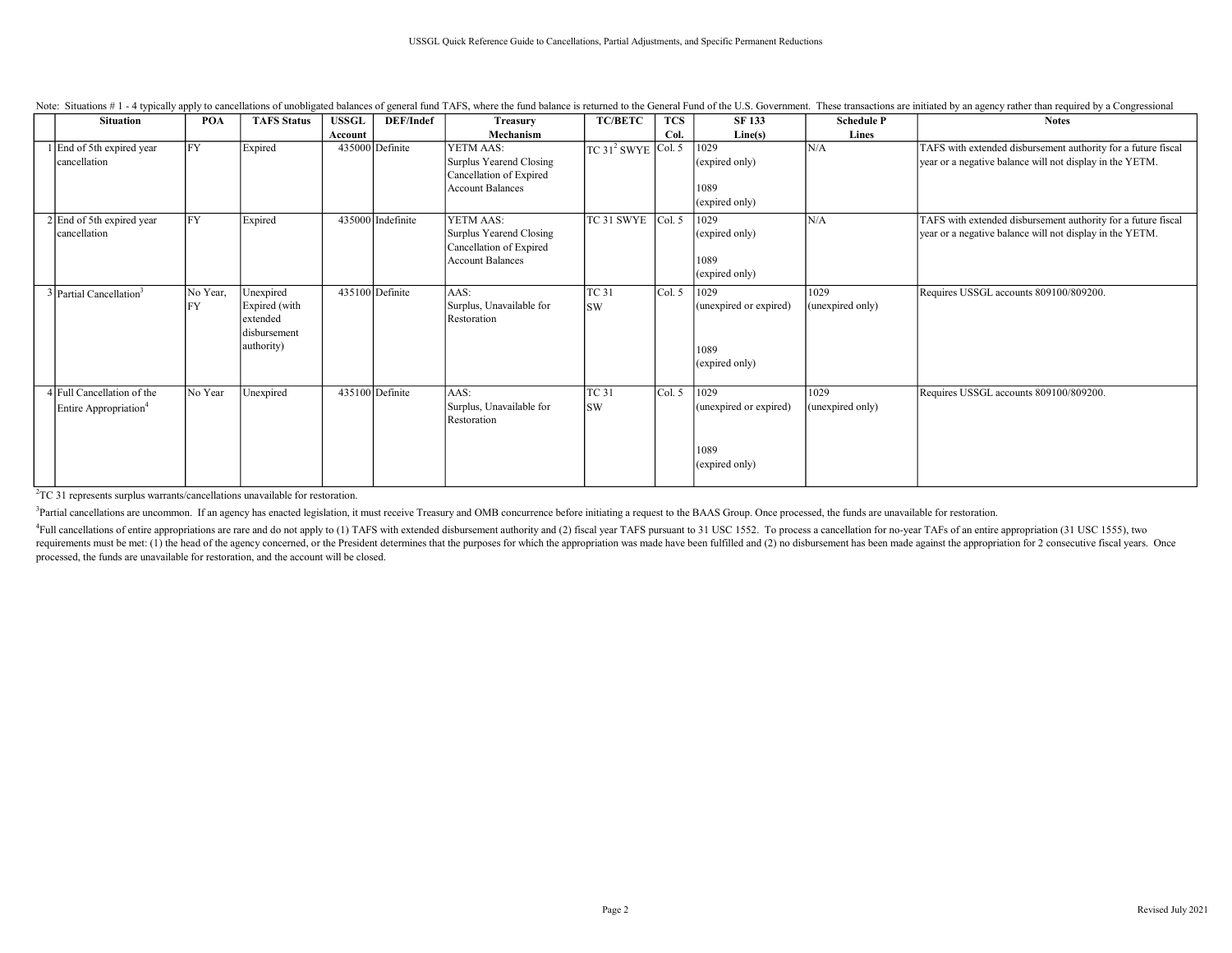| <b>Situation</b>                                                                                                                                             | POA                    | <b>TAFS Status</b>    | <b>USSGL</b> | DEF/Indef | <b>Treasury</b>                                                                                                            | <b>TC/BETC</b>             | <b>TCS</b> | <b>SF133</b>                                             | <b>Schedule P</b>                                                | <b>Notes</b>                                                                                                                                                 |
|--------------------------------------------------------------------------------------------------------------------------------------------------------------|------------------------|-----------------------|--------------|-----------|----------------------------------------------------------------------------------------------------------------------------|----------------------------|------------|----------------------------------------------------------|------------------------------------------------------------------|--------------------------------------------------------------------------------------------------------------------------------------------------------------|
|                                                                                                                                                              |                        |                       | Account      |           | Mechanism                                                                                                                  |                            | Col.       | Line(s)                                                  | Lines                                                            |                                                                                                                                                              |
| 5a Special and non-revolving<br>Trust Funds associated with<br>"Unavailable" Special or<br>Trust Fund receipt accounts                                       | FY                     | Expired               | 435500 N/A   |           | YETM AAS:<br>Surplus Year End Closing<br>Cancellation Special and<br>Non-Revolving Trust Fund<br>with Unavailable Receipts | TC $30^5$<br><b>SRRTYE</b> | Col. 5     | 1030<br>(expired only)<br>1090<br>(expired only)         | 1950<br>(expired only)<br>1954<br>(expired only)                 |                                                                                                                                                              |
| 5b Special and non-revolving<br>Trust Funds associated with<br>"Unavailable" Special or<br>Trust Fund receipt accounts                                       | No-year,<br><b>IFY</b> | Unexpired             | 435500 N/A   |           | AAS:<br>Surplus Special and<br>Non-Revolving Trust Fund<br>with Unavailable Receipts                                       | $TC 30^5$<br><b>SRRCT</b>  | Col. 5     | 1030<br>(unexpired only)                                 | 1030<br>(unexpired only)<br>1950<br>(unexpired only)             |                                                                                                                                                              |
| 6a Partial Cancellation of<br>Special and non-revolving<br>Trust Funds associated with<br>"Available" Special or Trust<br>Fund receipt accounts <sup>6</sup> | No-Year,<br><b>FY</b>  | Unexpired/<br>Expired | 435100 N/A   |           | AAS:<br>Surplus Unavailable for<br>Restoration                                                                             | <b>TC 31</b><br>lsw        | Col. 5     | 1029<br>(unexpired or expired)<br>1089<br>(expired only) | 1029<br>(unexpired or expired)<br>1955<br>(unexpired or expired) | Very rare.<br>For TAFS where the first four digits of the Treasury receipt<br>account is the same as the four digits of the Treasury expenditure<br>account. |
| 6b Full Cancellation of Special<br>and non-revolving Trust<br>Funds associated with<br>"Available" Special or Trust<br>Fund receipt accounts <sup>7</sup>    | No-Year,<br>FY         | Unexpired/<br>Expired | 435100 N/A   |           | AAS:<br>Surplus Unavailable for<br>Restoration                                                                             | <b>TC 31</b><br><b>SW</b>  | Col. 5     | 1029<br>(unexpired or expired)<br>1089<br>(expired only) | 1029<br>(unexpired or expired)<br>1955<br>(unexpired or expired) | Very rare.<br>For TAFS where the first four digits of the Treasury receipt<br>account is the same as the four digits of the Treasury expenditure<br>account. |

Note: Situations # 5 - 8 apply to most cancellations of unobligated balances of special and non-revolving trust funds, where the fund balance is either returned to the originating unavailable receipt account or to the orig by an agency rather than required by a Congressional action (i.e., enacted rescission or cancellation).

<sup>5</sup>TC 30 represents surplus warrants/cancellations returned to receipts and available for future restoration.

<sup>6</sup>Applies specifically to partial "adjustments." These are treated as adjustments, not as cancellations and are uncommon. If an agency has enacted legislation, it must receive Treasury and OMB concurrence before initiatin

<sup>7</sup>Full cancellations of entire appropriations are rare and do not apply to (1) TAFS with extended disbursement authority and (2) fiscal year TAFS pursuant to 31 USC 1552. To process a cancellation for no-year TAFs of an e requirements must be met: (1) the head of the agency concerned, or the President determines that the purposes for which the appropriation was made have been fulfilled and (2) no disbursement has been made against the appro processed, the funds are unavailable for restoration, and the account will be closed.

| <b>Situation</b>                | POA      | <b>TAFS Status</b> | USSGL                | DEF/Indef | <b>Treasury</b> | <b>TC/BETC</b> | <b>TCS</b> | <b>SF 133</b>          | <b>Schedule P</b>      | <b>Notes</b>                                                       |
|---------------------------------|----------|--------------------|----------------------|-----------|-----------------|----------------|------------|------------------------|------------------------|--------------------------------------------------------------------|
|                                 |          |                    | Account              |           | Mechanism       |                | Col.       | Line(s)                | Lines                  |                                                                    |
| 7 Special and non-revolving     | No-year, | Unexpired/         | $435600 \text{ N/A}$ |           | SF 1151         | N/A            | N/A        | 1030                   | 1030                   | For TAFS where the recipient must return fund balance back to      |
| Trust Funds associated with IFY |          | Expired            |                      |           |                 |                |            | (unexpired or expired) | (unexpired only)       | the originating invested TAFS. Treasury views this as a return of  |
| "Available" receipt accounts    |          |                    |                      |           |                 |                |            |                        |                        | fund balance rather than a cancellation.                           |
| and invested relationships      |          |                    |                      |           |                 |                |            | 1090                   | 1950                   |                                                                    |
|                                 |          |                    |                      |           |                 |                |            | $(cx$ pired only $)$   | (unexpired or expired) | In expired TAFSs, only execute at yearend of the fifth fiscal year |
|                                 |          |                    |                      |           |                 |                |            |                        |                        | (i.e., canceling).                                                 |
|                                 |          |                    |                      |           |                 |                |            |                        | 1954                   |                                                                    |
|                                 |          |                    |                      |           |                 |                |            |                        | (expired only)         |                                                                    |
|                                 |          |                    |                      |           |                 |                |            |                        |                        |                                                                    |
| 8 Special and non-revolving     | No-year, | Unexpired/         | 435700 N/A           |           | N/A             | N/A            | N/A        | 1030                   | 1030                   | For TAFS where the recipient maintains a receivable/payable        |
| Trust Funds associated with IFY |          | Expired            |                      |           |                 |                |            | (unexpired or expired) | (unexpired only)       | relationship with the invested account.                            |
| "Available" receipt accounts    |          |                    |                      |           |                 |                |            |                        |                        |                                                                    |
| and invested relationships      |          |                    |                      |           |                 |                |            | 1090                   | 1950                   | Reverse the receivable.                                            |
| that maintain receivables/      |          |                    |                      |           |                 |                |            | (expired only)         | (unexpired or expired) |                                                                    |
| payables                        |          |                    |                      |           |                 |                |            |                        |                        |                                                                    |
|                                 |          |                    |                      |           |                 |                |            |                        | 1954                   |                                                                    |
|                                 |          |                    |                      |           |                 |                |            |                        | (expired only)         |                                                                    |
|                                 |          |                    |                      |           |                 |                |            |                        |                        |                                                                    |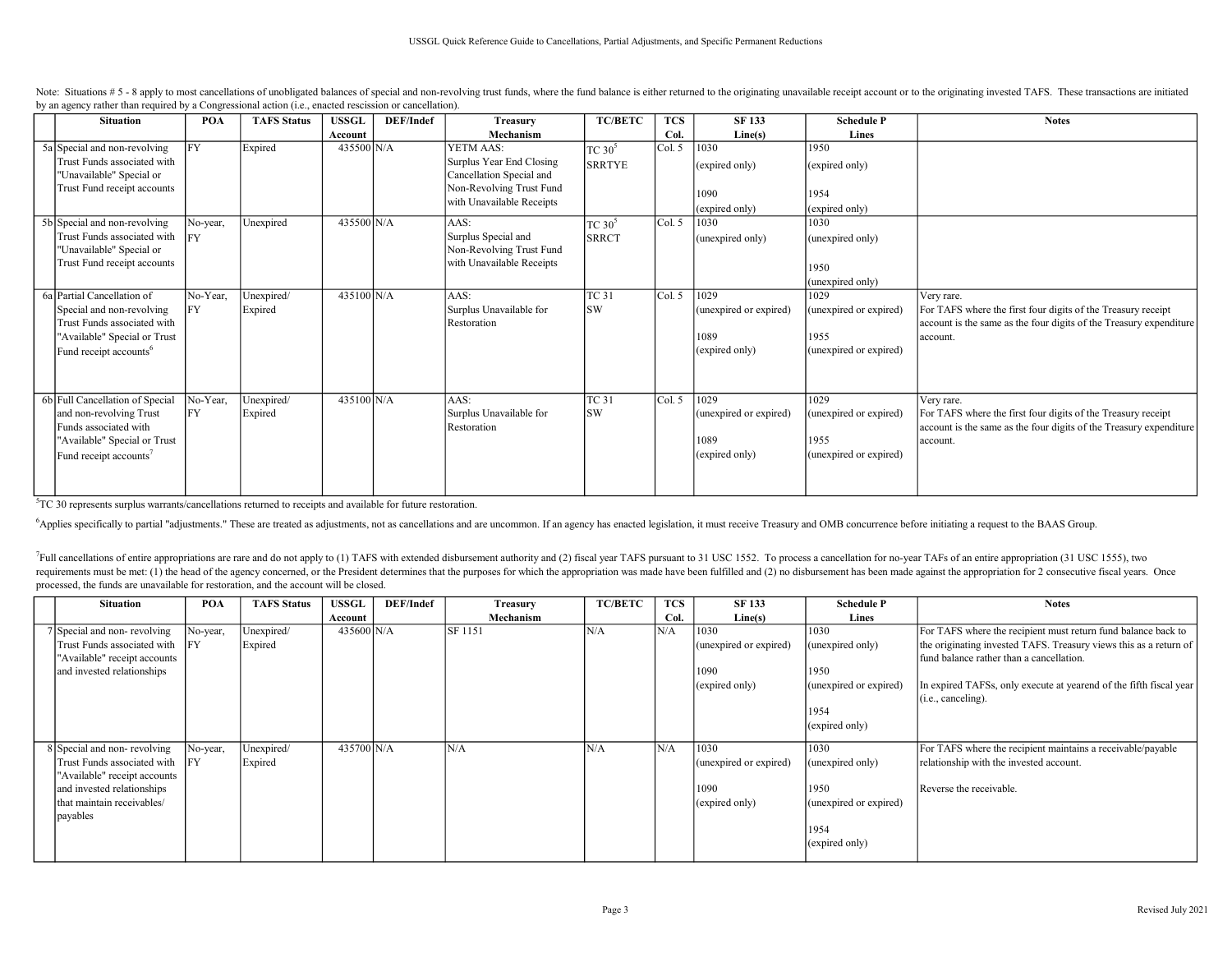| Note: Situations #9 and #10 apply specifically to partial "adjustments." These are treated as adjustments, not as cancellations. |  |
|----------------------------------------------------------------------------------------------------------------------------------|--|
|----------------------------------------------------------------------------------------------------------------------------------|--|

| <b>Situation</b>                                                  | POA            | <b>TAFS Status</b>   | <b>USSGL</b> | DEF/Indef         | Treasury                                                | <b>TC/BETC</b>                       | <b>TCS</b> | <b>SF 133</b>                                                   | <b>Schedule P</b>                                         | <b>Notes</b>                                                                                                                                                   |
|-------------------------------------------------------------------|----------------|----------------------|--------------|-------------------|---------------------------------------------------------|--------------------------------------|------------|-----------------------------------------------------------------|-----------------------------------------------------------|----------------------------------------------------------------------------------------------------------------------------------------------------------------|
|                                                                   |                |                      | Account      |                   | Mechanism                                               |                                      | Col.       | Line(s)                                                         | Lines                                                     |                                                                                                                                                                |
| 9a Partial "Adjustment" of                                        | No-year,       | Unexpired            |              | 411900 Indefinite | Appropriation Warrant                                   | TC 10 <sup>8</sup>                   | Col. 2     | 1100/1200                                                       | 1100/1200                                                 | Because the action is to an indefinite account, Treasury views it                                                                                              |
| Current Year Budget                                               | FY             |                      |              |                   | (Positive or Negative)                                  | <b>APIND</b>                         |            | (unexpired only)                                                | (unexpired only)                                          | as an adjustment rather than as a cancellation.                                                                                                                |
| Authority                                                         |                |                      |              |                   |                                                         |                                      |            | 1200                                                            | 1200                                                      |                                                                                                                                                                |
|                                                                   |                |                      |              |                   |                                                         |                                      |            | (unexpired or expired)                                          | (unexpired only)                                          | For periods 1-11, the action is an appropriation warrant.                                                                                                      |
|                                                                   |                |                      |              |                   |                                                         |                                      |            |                                                                 |                                                           |                                                                                                                                                                |
| 9b Partial "Adjustment" of<br>Current Year Budget<br>Authority    | No-year,<br>FY | Unexpired            |              | 439100 Indefinite | YETM AAS:<br>Indefinite, Year End Closing<br>Adjustment | TC 10 <sup>8</sup><br><b>APINDYE</b> | Col. 2     | 1100/1200<br>(unexpired only)<br>1200<br>(unexpired or expired) | 1100/1200<br>(unexpired only)<br>1200<br>(unexpired only) | Because the action is to an indefinite account, Treasury views it<br>as an adjustment rather than as a cancellation.<br>For period 12, the action is YETM AAS. |
|                                                                   |                |                      |              |                   |                                                         |                                      |            |                                                                 |                                                           |                                                                                                                                                                |
| 10 Partial "Adjustment" of Prior No-year<br>Year Budget Authority | <b>IFY</b>     | Unexpired<br>Expired | 411910       | Indefinite        | Appropriation Warrant                                   | TC 10<br><b>APINDPYA</b>             | Col. 2     | 1040<br>(unexpired or expired)                                  | 1040<br>(unexpired only)                                  | This represents upward adjustments of prior year paid and<br>unpaid obligations.                                                                               |
| 11 Partial "Adjustment" of Prior No-year<br>Year Budget Authority | <b>IFY</b>     | Unexpired<br>Expired | 435400       | Indefinite        | Appropriation - PY Indefinite -<br>Withdrawn            | <b>TC 31</b><br><b>APINDW</b>        | Col. 5     | 1037<br>(unexpired or expired)                                  | 1037<br>(unexpired or expired)                            | This represents recoveries of prior year paid and unpaid<br>obligations from funds originally derived from the General Fund.                                   |
| (Withdrawn)                                                       |                |                      |              |                   |                                                         |                                      |            |                                                                 |                                                           |                                                                                                                                                                |

<sup>8</sup> TC 10 transactions represent Treasury warrants. In Situations 9A and 9B, the indefinite amounts are returned to Treasury and processed as either a negative warrant initiated by the agency, or as a transaction in the YE